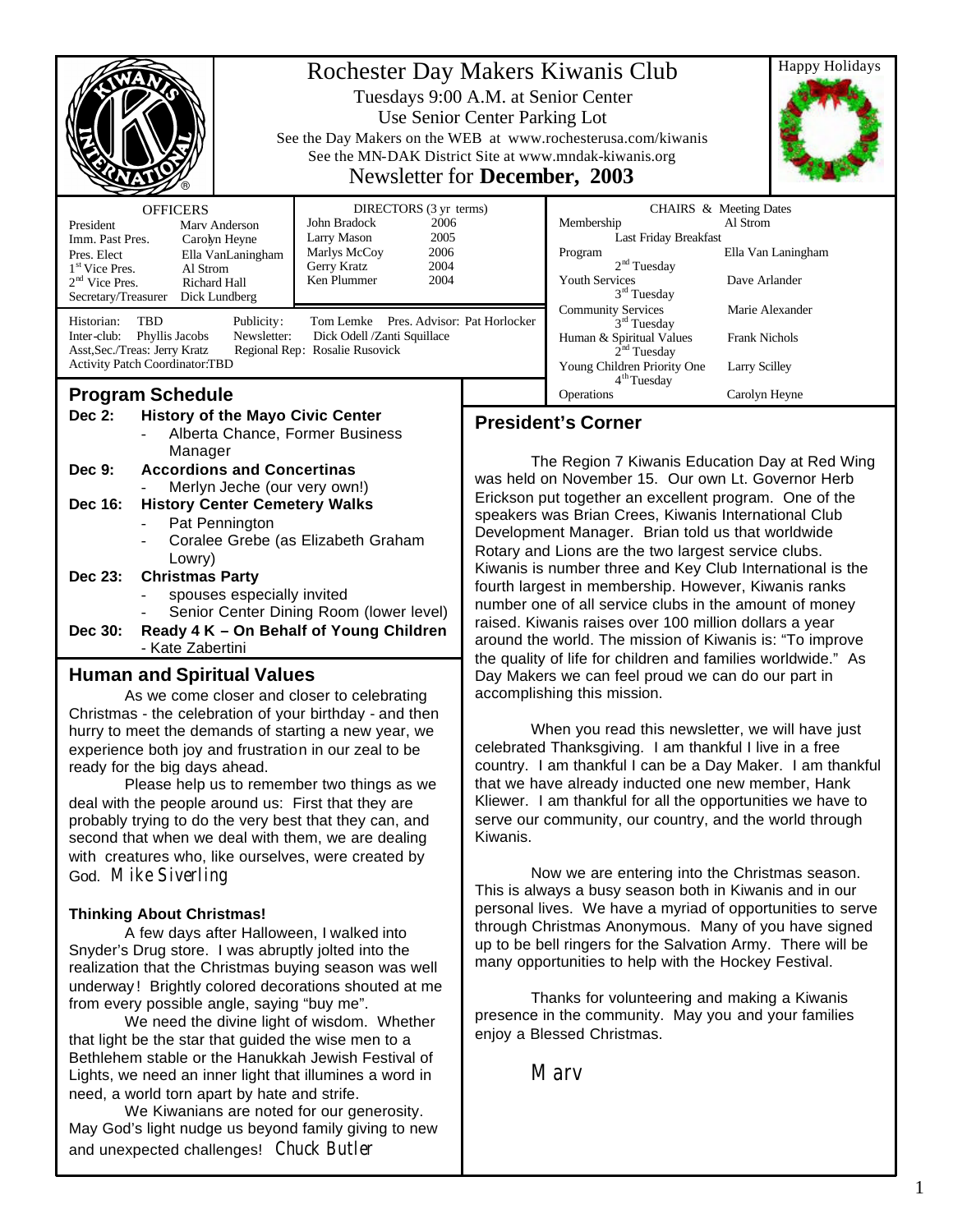# **Secretary/Treasurers Report - Nov'03**

| <b>Bank Balance 10/31/03:</b> | \$13,816.55             |
|-------------------------------|-------------------------|
| Administrative Account:       | \$8,877.14              |
| Service Account:              | \$4,169.17              |
| Hockey/YCPO:                  | 652.04<br>$\mathcal{S}$ |
| Bike Repair:                  | 118.20<br>$\mathcal{S}$ |
|                               |                         |

Day Makers Currently On Leave: Bill Dunnette, Rosalie Rusovick, Duane Mathias

October Service Hour Statistics: 737 hours by 47 members, 62% Participation

# **11/4/03 Board Meeting Highlights:**

Al Southwick is evaluating helmets from various vendors, and one will be selected.

The board started to review our current service projects and decide which should be approved for 2003/2004 Kiwanis year. The service projects will be evaluated by the committee chairs to be sure they are in the appropriate committee. The project approvals will be done at the December board meeting.

Members will be asked to submit funding requests to consider for distribution of service funds. The decision of how to distribute service funds will be made at the December board meeting.

The club will apply for a \$200.00 grant from Insty Prints to fund the current year copying expense.

The board will continue to evaluate the parking situation at the Senior Center to ensure there is adequate parking for all of our members.

The board discussed the screening form that is required for volunteering in some of the schools.

# **COMMITTEE REPORTS**:

**Membership-** A "membership day" will be considered as a way to recruit new members.

**Community Service**– Christmas Anonymous is the major current project.

Richard Lundberg Secretary/Treasurer

# **Progress Report:** (Day Maker Gift of \$200 to student)

Dear Haleh Malek,

I am writing to keep you up to date with the progress of the scholarship student who has received such generous support from one of our Rochester service organizations. Our student is a ninth grader who emigrated to Rochester from Nigeria several years ago. She has played viola in her middle school orchestra, and joined SEMYO during the 2002-03 season. Her conductor identified her as a student who would likely benefit from private lessons. With the support you have provided, our Community Relations committee asked one of our local viola teachers to provide lessons, and those have now begun. The teacher told me that she expects to teach a lesson every two weeks.

I have agreed to keep in touch periodically about the student's progress, and I plan to provide you with a progress report every six months. The student has asked me to thank you and the donors for the financial support, and I would also like to add my personal thanks.

Please let me know if you would like any additional information.

Sincerely,

**December Anniversaries** 6 Don & Barbara Cain 6 Roger & Joan Olson 23 Donald Bonnie Birka 28 Hank & Rose Kliewer **December Birthdays** 7 Gerald Kratz 9 Alvin R. Southwick 10 Kenneth Reding 25 John Looft Juan Bowen Nov 11, 2003

L

2